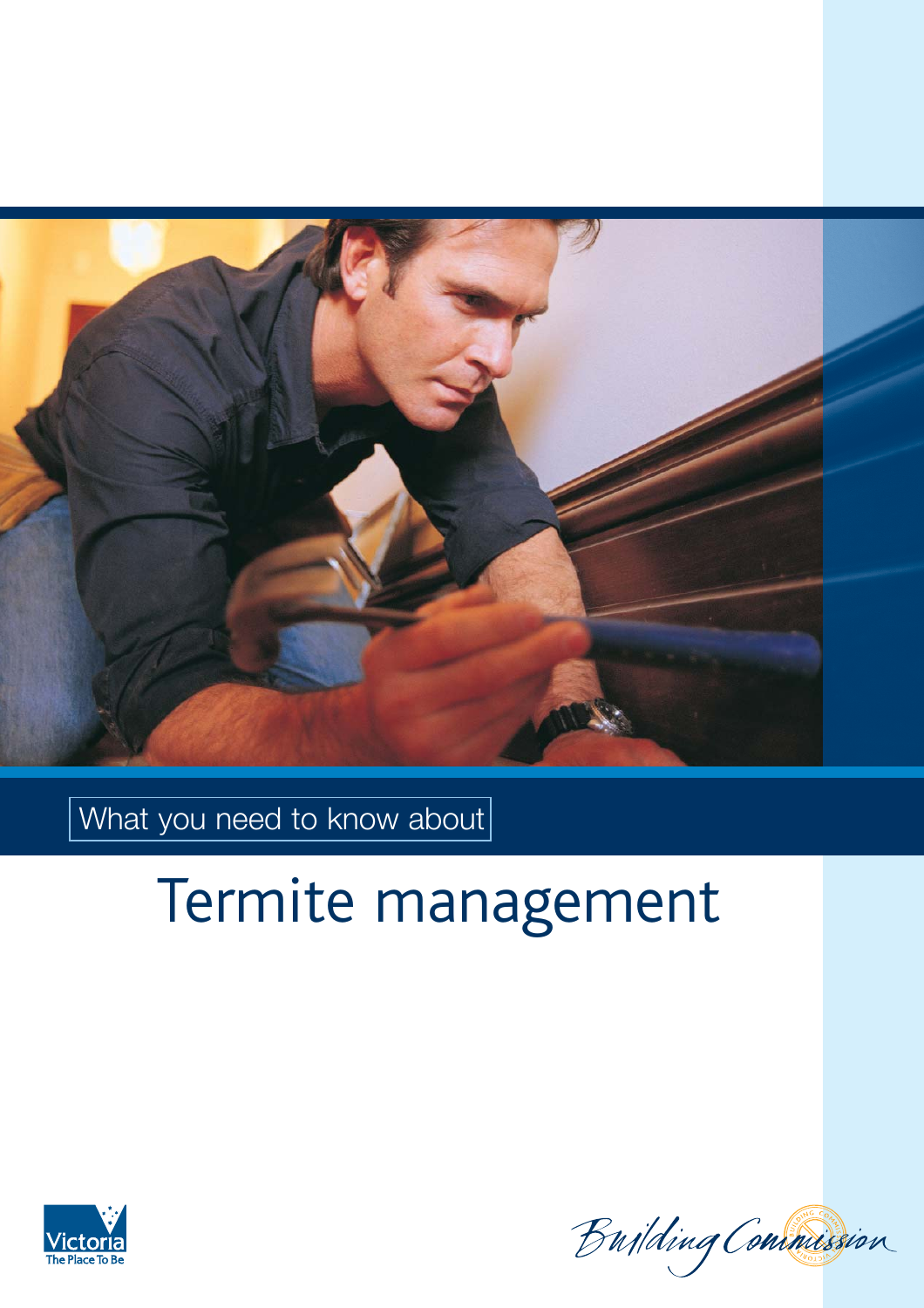## **What is termite management?**

Termite management involves reducing the chances that major damage is caused to your house by termite infestations. Termites cause more damage to Australian houses than fire, floods and storms combined – damage that is not covered by household insurance.

The Building Regulations require all new buildings, including alterations and extensions, built within designated termiteinfested areas, to have some form of management against termite attack. The Building Code of Australia provides two alternative strategies for termite management: the use of termite resistant materials for the primary structural elements, or the installation of a chemical or physical barrier system

## **Who declares an area termite infested?**

Councils may declare areas within their municipality that are likely to be subject to infestation by termites. Buildings, including alterations and extensions, constructed within a declared area must have some from of pre-construction termite management. You should check the Building Commission website www.buildingcommission.com.au or consult your local council to determine whether the area in which you are planning to build, has been declared subject to termite infestation.

## **What do termites do?**

When forming a new colony, termite alates (the sexually reproductive stage of the termite lifecycle) are known to fly around in great numbers, particularly in the changing warmer months. This occurs annually. Once favourable conditions are found to begin a new colony their wings drop off and they mate, rarely coming out into the open. At this next stage of their lifecycle body colour becomes paler and there is a need to avoid light and maintain an optimum temperature and humidity for working and living. They sometimes also conceal themselves within mud-like tubes or galleries. Concealed locations within your home carry a greater potential for undetected structural damage.

Often termites are found to destroy timber internally, leaving only a wafer-thin layer to protect themselves from the outside environment. There is no predictable pattern or height restriction to their infestation sites and their tubes or galleries have been known to travel up walls with termite infestations found in roofs and even high-rise construction.

## **How can termites be managed?**

#### At design stage

If you are building a new home or major extension, you can choose to use termite resistant primary structures like concrete slabs, termite resistant timber and steel frames. By doing this you limit the potential for termite damage to secondary and superficial elements which are easier to detect and cheaper to replace. This option may reduce future ongoing costs and uses conventional and familiar materials and construction methods and does not rely on a regular maintenance system or professional liability policy.

Alternatively you can specify a physical or chemical barrier to be installed during construction. This should be in accordance with Australian Standard AS3660.1 and should be finalised during the designs stage. Some barriers will require ongoing inspections, maintenance and/or chemical replenishment.

#### During building construction

The risk of attack can be reduced if effort is made to remove tree stumps, roots, off-cuts and to properly consolidate the soil to minimise cracks in concrete slabs. Concrete is a very effective termite barrier if it is correctly designed and constructed on properly prepared ground. Termites eat any cellulose material which besides wood, even includes electrical cabling, some plastics and other composite building materials. This does not include concrete, but if it cracks, they may widen the crack and find their way into any cavity such as walls and beneath floors. Termites only require a 1.5mm gap to gain access.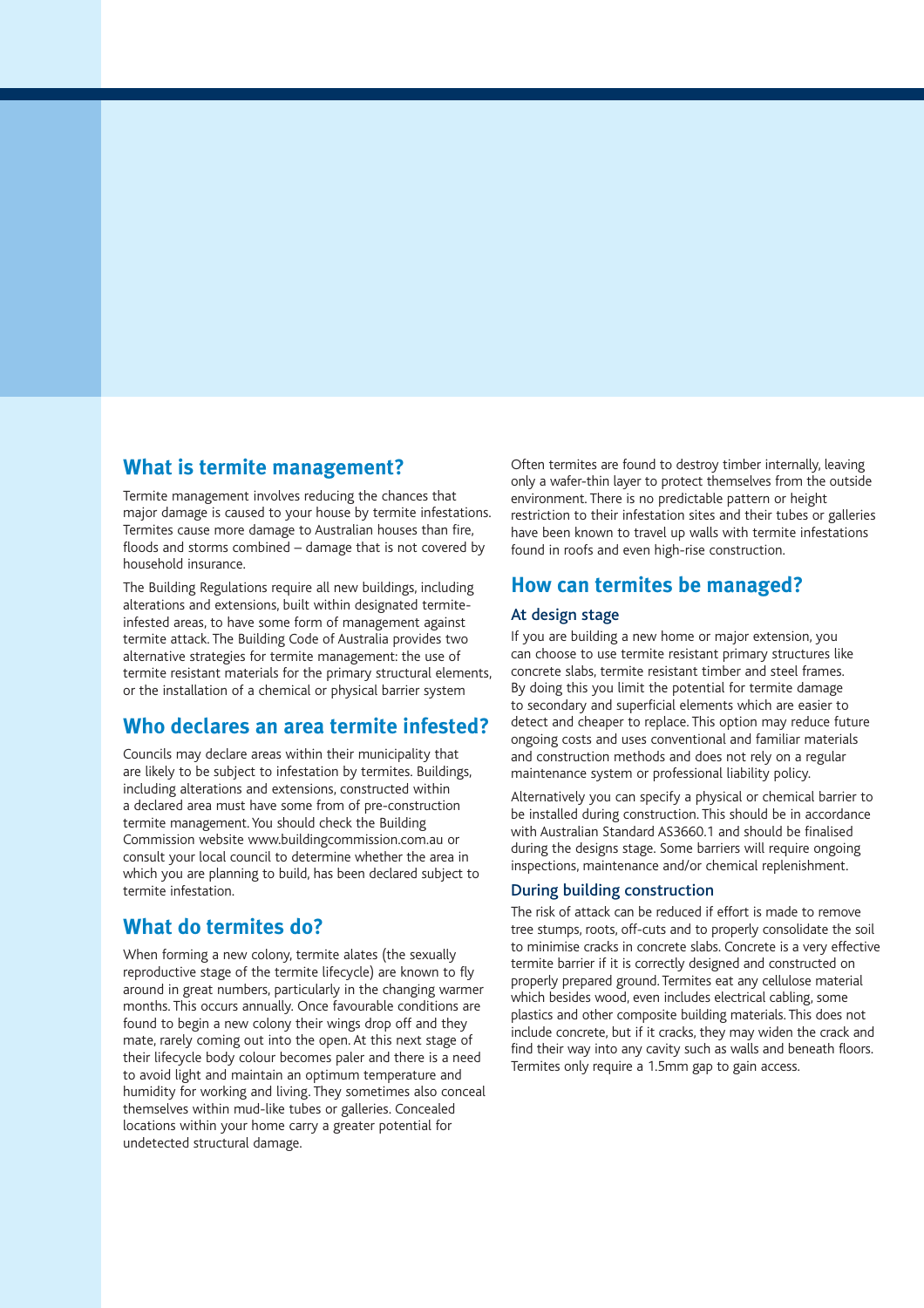

#### When buying a house

It is strongly recommended that before you buy a house, you have an expert inspect it for termite activity. The cost of a full report is minimal compared with the potential expense of repairs. Ensure you engage a properly qualified, experienced and insured pest inspector and ask them to report on the type, age and condition of any termite barrier system which may be installed, and on the materials used for critical structural elements.

#### Long-term protection

Protection in the long-term can be gained by the application of chemical or physical barriers (or both) to prevent termites from penetrating the structure. An Australian Standard (AS3660.1) has been written on the subject. The aim is to keep any cellulose material, especially timber away from soil contact and to encourage termites to build a mud tube out in the open where it can be seen during a regular, careful inspection.

Termite barriers are designed to stop concealed access and force termites into the open where their mud tunnels can be more easily detected. Physical barriers range from small graded stone particles to fine termite-resistant, stainless steel mesh and chemically impregnated composite products.

Termite resistant materials are designed to protect the critical concealed structural elements of your home, while ensuring a 'small target' for any termite activity and do not become less effective over time. Ensure you use a product that has been certified and complies with the relevant Australian Standard.

You must be proactive in your decision-making process. And most importantly, you must arrange for appropriately qualified operators to carry out regular inspections. You should also be fully informed about ongoing maintenance requirements and the best pre or post construction options.

## **How do I identify termite activity?**

Termite activity is often difficult to detect as it usually occurs in concealed areas. It is recommended to conduct regular visual inspections in and around you home to identify any potential termite activity. If you suspect any termite activity you should engage an expert to conduct a full inspection.





#### What to look for:

- Weak timber that breaks easily revealing wafer thin layers (see image 1). Skirting boards are often the first point of damage.
- Look for changes in corner facias under gutters as termites are attracted to damp or moist areas.
- Mud-like tubes or material around external footings/brickwork, or internal fittings like service pipes and electrical plugs (see image 2).
- Cracks/holes in timber or plaster with a fine dust residue.
- Check surrounding trees, wood piles and garden beds (up to a 50 metres radius around the home) to identify if a colony is active nearby.

## **What should I do if I find termites?**

Should you uncover termites, try to put things back as they were. Surface spraying and ripping out floorboards, architraves or other building material may kill a few termites in those timbers but in doing so you have lessened the chances of an expert effectively treating the main nest. The termites will re-group and probably choose to attack another section of the house structure.

Depending on preferences and construction, an approved pest controller can assist with the best type of treatment, which, besides chemical spray options, may include reticulation and/or baiting systems.

Termites regularly re-infest with multiple nests attached to the colony at a radius of 50 plus metres. This, together with the fact that a termite colony can consist of over two and a half million individuals, means that if you do discover an infestation, it is prudent and civically responsible to immediately notify your neighbours and local council.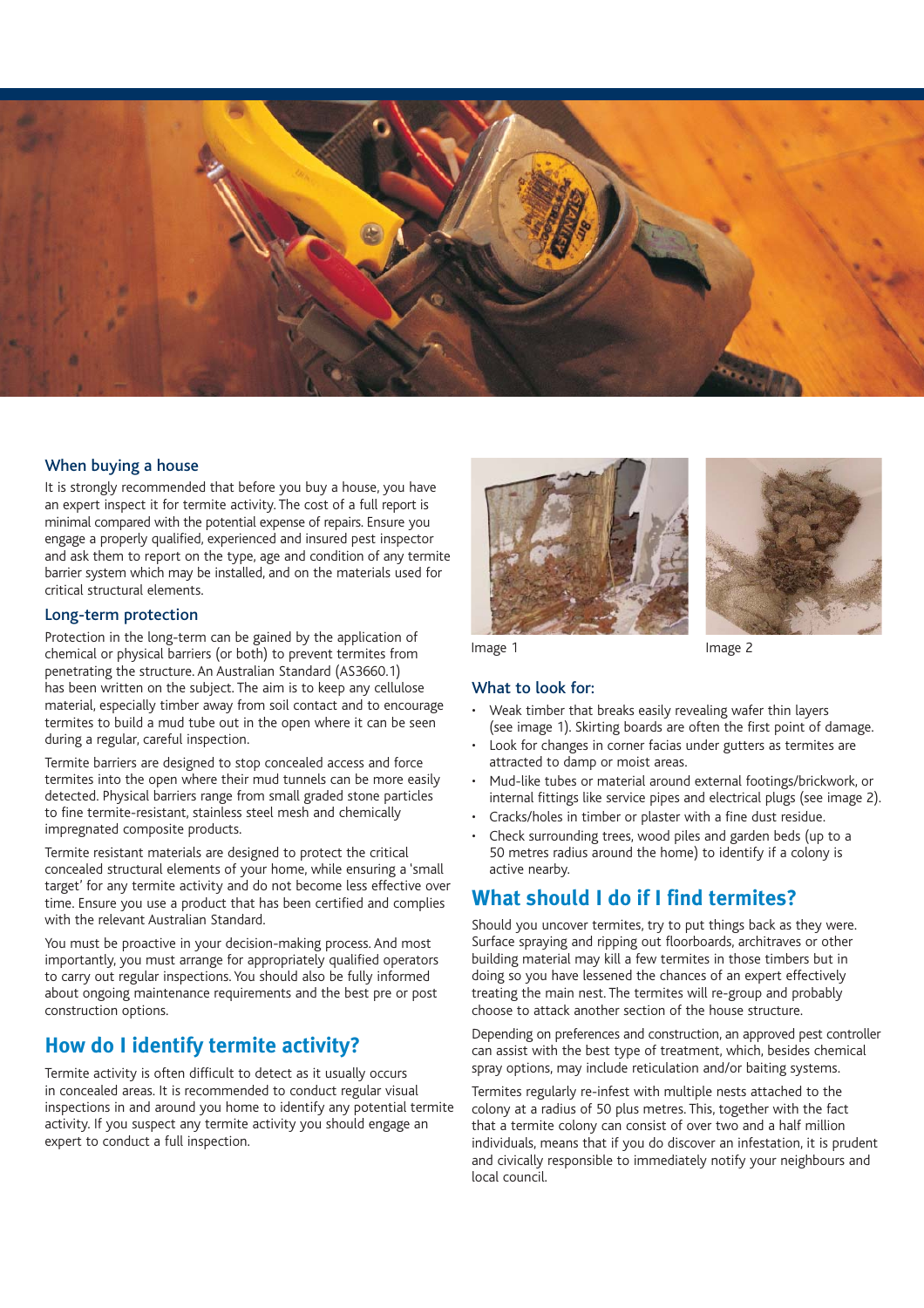## **Tips**

#### Avoiding damage by termites

- Choose a termite management system to suit your preferences and the needs for the type of construction.
- Investigate the total cost of termite management systems over the lifetime of your home.
- Understand the system of termite management and maintenance requirements for your house.
- Have a pest controller inspect the house every 12 months, especially if you are in a high hazard area. An expert inspection should also be done before purchasing a property with a termite free statutory declaration provided by the vendor.
- If you are concerned about existing or potential infestation, you should contact your local pest management company.

#### Maintenance/housekeeping

- Check your property and building regularly for termite activity to reduce the risk of damage.
- Plumbing leaks, drainage problems and roof leaks should be addressed promptly, as termites are attracted to damp conditions.
- Garden beds and mulching should not be built up against walls, as this allows termites an undetectable entry point to the building.
- Do not block or cover sub-floor ventilation with garden beds, mulching or paving.
- Do not stack materials against walls, as this can allow termites to enter without early detection.
- Sub-floor areas should be well ventilated. Ensure vents are not obstructed.
- Storage of cellulose products in the sub floor space should be avoided.
- Use termite resistant timber for works around the property, including retaining walls.
- Use metal stirrups for verandah and gateposts.
- Clean and check timber decks regularly.

# **Useful Contacts**

#### **CSIRO enquiries**

Bag 10 Clayton South VIC 3169 Telephone: 1300 363 400 Fax: 95452175 Email: enquiries@csiro.au www.csiro.au

#### **Australian Environmental Pest Managers Association**

Suite 4, 532-542 Hampton Street Hampton Victoria 3188 Australia Telephone: (03) 9597 0664 Fax: (03) 9597 0669 Email: info@aepma.com.au www.aepma.com.au

#### **Termite Action Victoria Inc**

23 Cardigan Place Albert Park VIC 3206 Telephone: (03) 9686 0611 Fax: (03) 9682 8294 Email: info@termiteactionvictoria.com.au www.termiteactionvictoria.com.au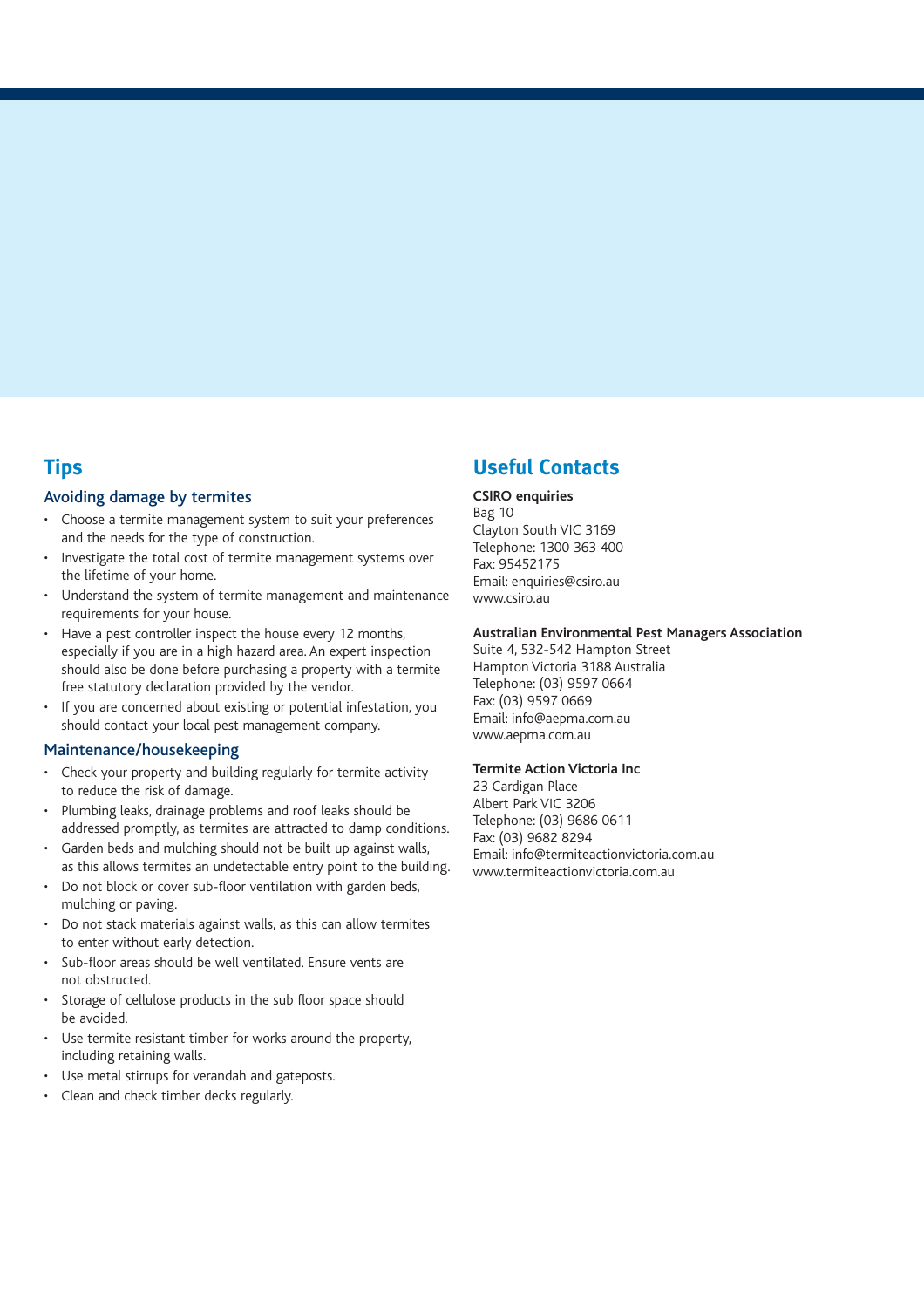

Councils may declare areas within their municipality that are likely to be subject to infestation by termites. The Building Regulations require all new buildings within designated areas to have some form of management against termite attack.